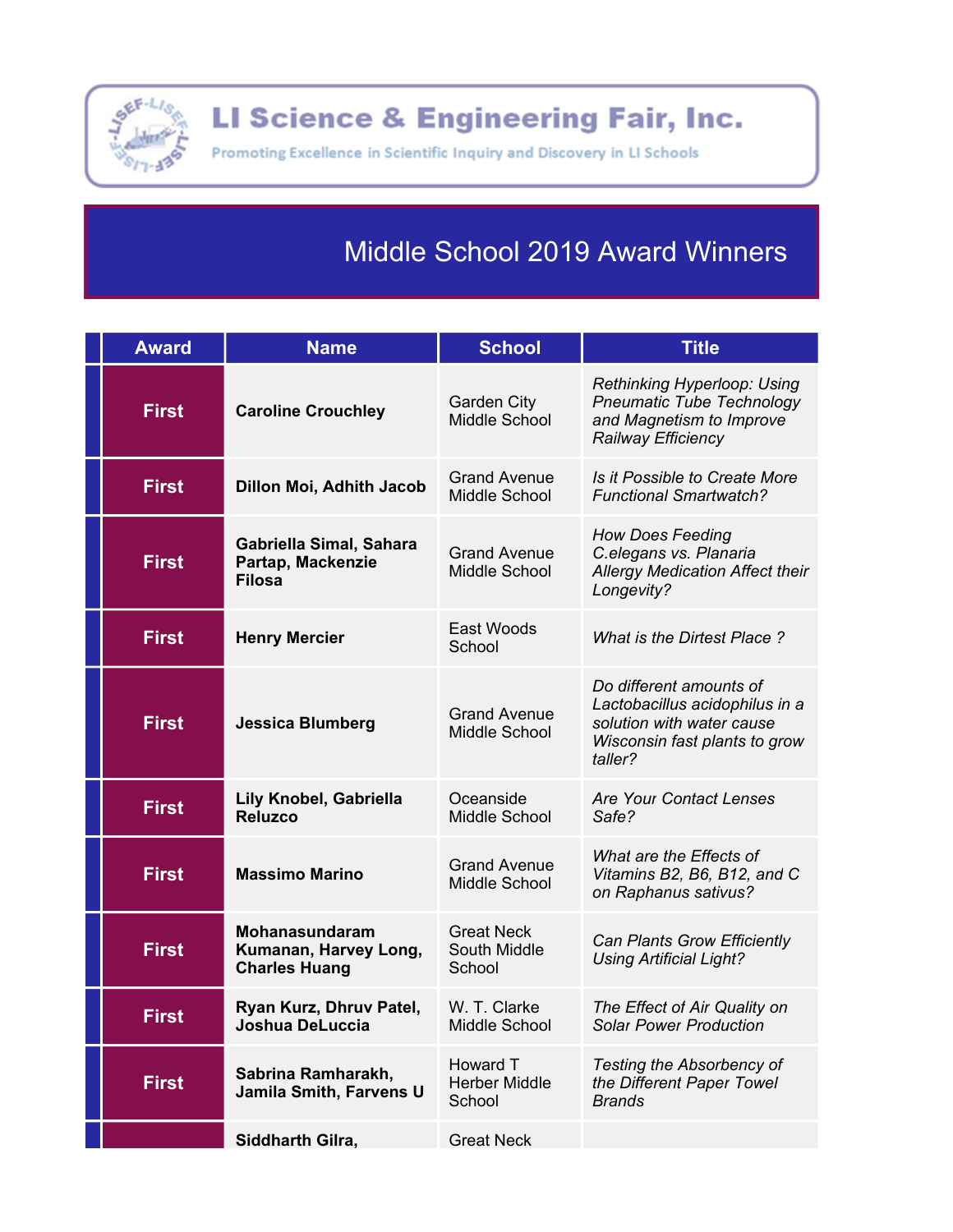| <b>First</b>  | <b>Brayden Chien, Ishaan</b><br><b>Zaveri</b>  | South Middle<br>School                                                         | The Effect of Different<br><b>Vitamins on Plant Growth</b>                                             |
|---------------|------------------------------------------------|--------------------------------------------------------------------------------|--------------------------------------------------------------------------------------------------------|
| <b>First</b>  | <b>Tyler Logan Bissoondial</b>                 | <b>Grand Avenue</b><br>Middle School                                           | <b>Identification and</b><br>Characterization of<br>Salt-Tolerant (stl) Mutants in<br>Raphanus sativus |
| <b>Second</b> | <b>Alice Sztabinski</b>                        | Copiague                                                                       | <b>Hidden Danger of Dirty</b>                                                                          |
|               |                                                | Middle School                                                                  | <b>Instruments</b>                                                                                     |
| <b>Second</b> | Amit Saha, Justin Choi,<br><b>John Chen</b>    | <b>Great Neck</b><br>South Middle<br>School                                    | The Effect of Magnetism on<br>the Growth of Plants                                                     |
| <b>Second</b> | <b>Ariel Landa</b>                             | Oceanside<br><b>Middle School</b>                                              | Will a Liquid or Solid Antacid<br><b>Neutralize Stomach Acid</b><br>Faster?                            |
| <b>Second</b> | Ava Dimuzio, April Alton                       | Oceanside<br>Middle School                                                     | Which Spices are Best at<br><b>Controlling Bacteria?</b>                                               |
| <b>Second</b> | Ava Blau, Janine Chi                           | Oceanside<br><b>Middle School</b>                                              | What is the Effect of Heat<br>Radiation of the Growth of<br><b>Radish Plants?</b>                      |
| <b>Second</b> | <b>Leonard Gu</b>                              | <b>Locust Valley</b><br>Middle School                                          | How is Climate Change<br>Affecting the Severity of<br>Hurricanes?                                      |
| <b>Second</b> | Lyba Khan                                      | <b>Great Neck</b><br>South Middle<br>School                                    | Effect of pH on Growth of<br><b>Wisconsin Fast Plants</b>                                              |
| Second        | <b>Michelle D'Antonio</b>                      | <b>Robert Frost</b><br>Middle School                                           | The Dirtiest Surface in a<br>School                                                                    |
| <b>Second</b> | <b>Rachel Woo, Sidney</b><br>Wong              | <b>Great Neck</b><br>South Middle<br>School                                    | The Effect of Temperature on<br>the Amount of Vitamin C in<br>an Orange                                |
| <b>Second</b> | Sophia Moore, Sofia<br><b>Passariello</b>      | W. T. Clarke<br>Middle School                                                  | <b>The Effect of Coastal</b><br>Landform Structure on<br>Erosion                                       |
| <b>Second</b> | Tristan Wan, Aidan Din,<br><b>Edward Huang</b> | <b>Great Neck</b><br>South Middle<br>School                                    | Does Playing Music Make<br>You Smarter?                                                                |
| <b>Second</b> | Tyler Brechner, Linda Li,<br>Anjelica Wu       | <b>Richard S</b><br><b>Sherman Great</b><br><b>Neck North</b><br>Middle School | Ready, Set, Tap!                                                                                       |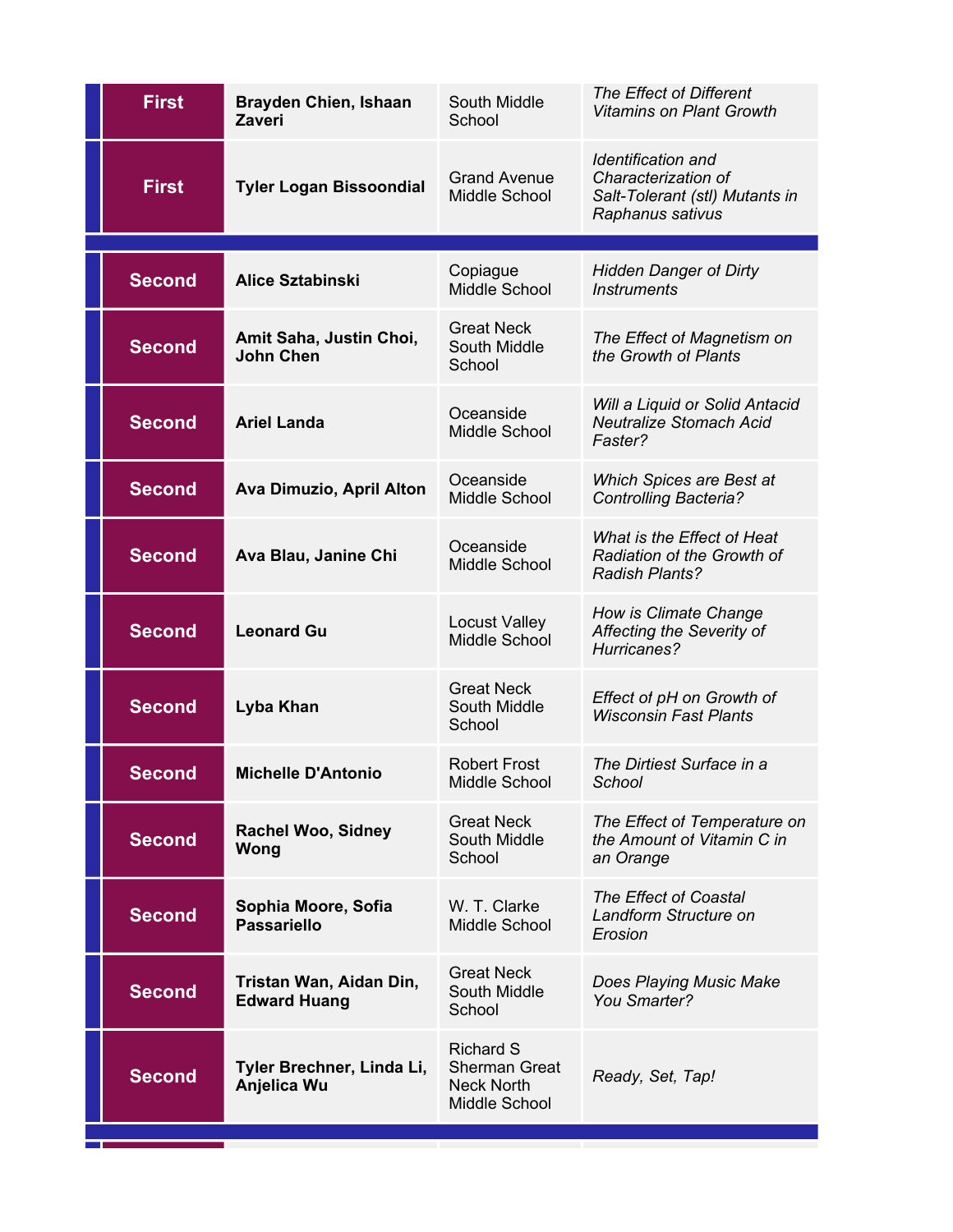| <b>Third</b>                       | <b>Andrew Trinagle</b>                                            | East Woods<br>School                       | Is It Worth the Worry?                                                                                                     |
|------------------------------------|-------------------------------------------------------------------|--------------------------------------------|----------------------------------------------------------------------------------------------------------------------------|
| <b>Third</b>                       | <b>Avery Davis</b>                                                | <b>Friends</b><br>Academy                  | <b>How Do Varied Gas</b><br><b>Concentrations Affect</b><br>Drosophila?                                                    |
| <b>Third</b>                       | <b>Cameron Franceschina,</b><br><b>Hayden Schneider</b>           | <b>Grand Avenue</b><br>Middle School       | What are the Effects of<br>Valerian Root vs. Melatonin<br>on Drosophila melanogaster?                                      |
| <b>Third</b>                       | <b>Christopher Sanchez</b>                                        | <b>Grand Avenue</b><br>Middle School       | What are the Effects of<br>Anti-angiogenic Foods vs.<br>Junk Food on the Pulse Rate<br>of Lumbriculus variegatus<br>Worms? |
| <b>Third</b>                       | <b>Claire Baek, Sheila</b><br>Bakhtari, Jazz<br>Ambeguia          | W. T. Clarke<br>Middle School              | The Effect of Seawall Shape<br>on Coastal Building Damage                                                                  |
| <b>Third</b>                       | <b>Deirdre Fallon</b>                                             | <b>Locust Valley</b><br>Middle School      | How does the Concentration<br>of Magnesium Sulfate Affect<br>the pH of an Electrolyte Cell?                                |
| <b>Third</b>                       | <b>Gianna Cedrone</b>                                             | East Woods<br>School                       | Are Microban Polymer-Based<br>Chopping Boards Safer than<br><b>Plastic Chopping Boards?</b>                                |
| <b>Third</b>                       | <b>Miles Powell</b>                                               | <b>Bay Shore</b><br>Middle School          | Are You Smarter than a<br>Seventh Grader?                                                                                  |
|                                    |                                                                   |                                            | Are More Microorganisms                                                                                                    |
| <b>Third</b>                       | Paul Colella, Jack<br><b>Schulz</b>                               | Oceanside<br>Middle School                 | Airborne when a Toilet is<br>Flushed with the Lid Open or<br>Closed?                                                       |
| <b>Third</b>                       | <b>Saharsh Peddireddy</b>                                         | Commack<br>Middle School                   | Al to the Rescue!                                                                                                          |
| <b>Third</b>                       | Sophia Ruperto,<br><b>Amanda Connolly, Kiera</b><br><b>Heavey</b> | W. T. Clarke<br>Middle School              | The Effect of Different<br><b>Filtration Methods on Water</b><br>Quality                                                   |
| <b>Third</b>                       | Sophia Zarakhsh                                                   | <b>Robert Frost</b><br>Middle School       | <b>Dissolving Rates Of</b><br>Ibuprofen In Different pH                                                                    |
|                                    |                                                                   |                                            |                                                                                                                            |
| <b>Honorable</b><br><b>Mention</b> | Adam Akaeze, Nelson<br><b>Crawford, Niles Wilson</b>              | Howard T<br><b>Herber Middle</b><br>School | The Efficacy of Different<br><b>Fertilizers on Plant Growth</b>                                                            |
| <b>Honorable</b><br><b>Mention</b> | <b>Bryan Youn</b>                                                 | Commack<br>Middle School                   | <b>Collecting Plastics Using a</b><br><b>Mobile Sea Device</b>                                                             |